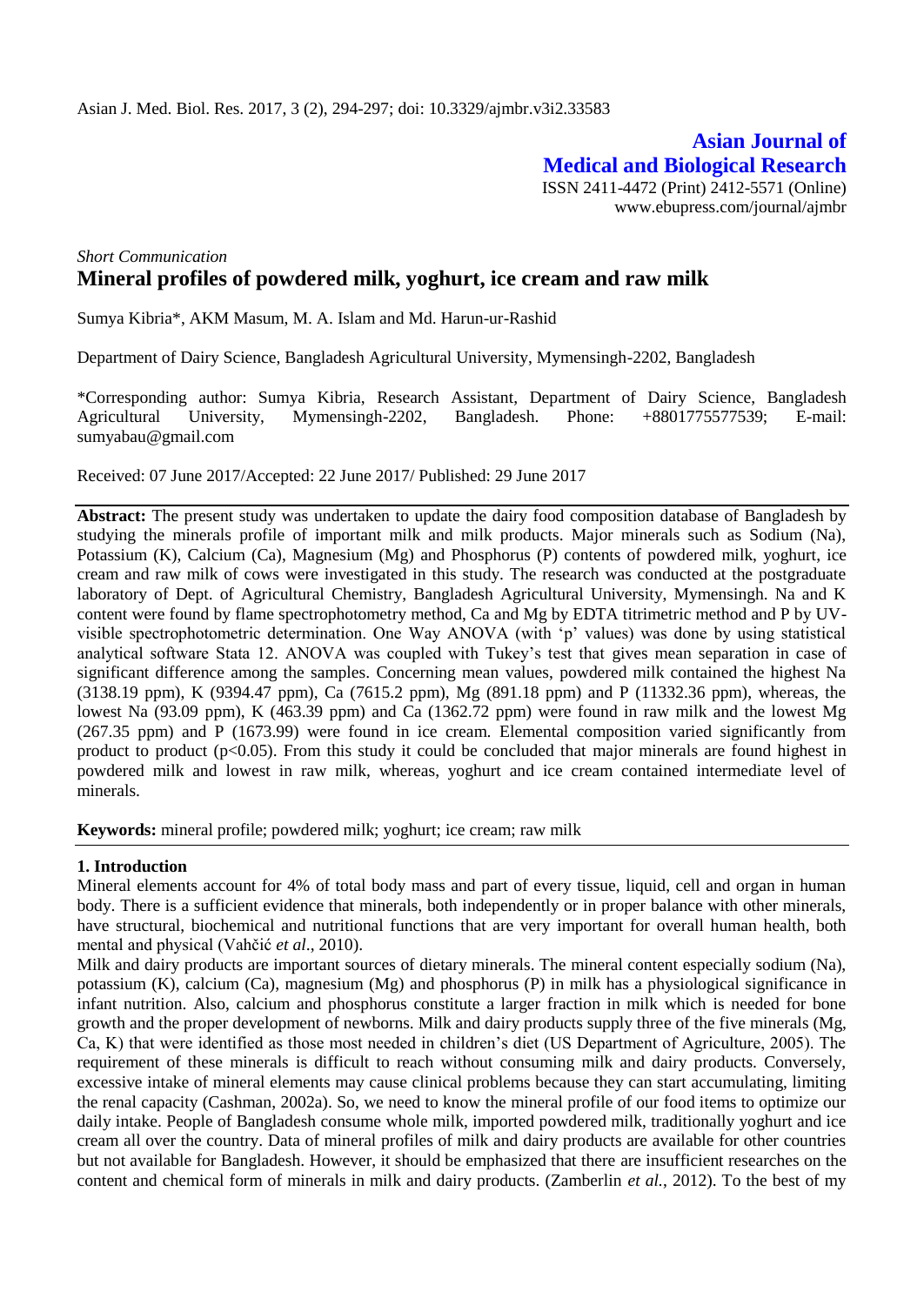knowledge, Islam *et al*. (2014) described the mineral profile of cows and buffalo milk, but still need more information about the other dairy products. That's why the objective of present study is to know the content of major mineral profile of powdered milk, yoghurt, ice cream and raw fluid milk of cow's to update dairy food composition database in Bangladesh.

## **2. Materials and Methods**

# **2.1. Study area and duration**

The research work was conducted at the postgraduate laboratory of Agricultural Chemistry, Bangladesh Agricultural University, Mymensingh, during the period from 21<sup>th</sup> September, 2015 to 30<sup>th</sup> October, 2015.

## **2.2. Collection of samples**

Sample products were collected from different local shops at BAU, Mymensingh-2202. These products were analyzed in the laboratory during the experimental period.

# **2.3. Digestion of the samples**

For digestion of the samples in a 10 ml diacid mixture of concentrated  $HNO_3$  and concentrated  $HClO<sub>4</sub>(2:1)$ , 1g sample was taken from each sample products. Then, they were set in 'heating digester' at 180 °C for 1 hour. After 1 hour only powdered milk samples were undigested and a thin film of white plastic type layer was seen there. According to the setup of the machine, the powdered milk samples were digested with extra 10 ml added diacid mixture at 350°C for another 1 hour. Then after cooling, dilution factor was calculated.

# **2.4. Test of major ionic or mineral constituents**

## **2.4.1. Sodium and Potassium**

Jenway flame photometer (Indonetwork, model PFP7, United Kingdom) was used to determine potassium and sodium contents from the sample extracts separately using potassium and sodium filters. The sample extracts were aspirated into a flame and the intensity of light emitted by K at 768 nm or Na at 589 nm wavelength was directly proportional to the concentration of K or Na, respectively present in the sample extracts. The percent of emission was recorded following the method as outlined by Ghosh *et al*. (1983).

## **2.4.2. Calcium**

Calcium was determined from the sample extracts by EDTA titrimetric method using  $Na<sub>2</sub>EDTA$  as a chelating agent (Page *et al*., 1982; Singh *et al*., 1999). For Ca determination, 10 ml sample extract was taken in 250 ml conical flask followed by the addition of 25 ml distilled water and 5 ml of 10% NaOH solution (pH 12). After shaking thoroughly, each of 10 drops of hydroxylamine hydrochloride (NH<sub>2</sub>OH.HCl), potassium ferrocyanide  $(K_2[Fe(CN)_6].3H2O)$  and triethanol amine  $(C_6H_{16}NO_3)$  were added subsequently as masking agents and 5-6 drops of calcon ( $C_{20}H_{13}N_2NaO_5S$ ) was used as indicator. The sample extract was then titrated against Na<sub>2</sub> EDTA (0.01 M) solution from a burette until pink color turned to pure blue color.

## **2.4.3. Magnesium**

Magnesium of dairy products (powdered milk, yoghurt, ice cream and milk) was determined by EDTA titrimetric method using Na2EDTA as a complexing agent at pH 10 in presence of Eriochrome Black T (EBT) indicator (Page *et al*., 1982; Singh *et al*., 1999). Exactly 10 ml sample extract was taken in 250 ml conical flask followed by the addition of 25 ml distilled water, 5 ml  $NH_3-NH_4$  buffer solution and 10 drops each of masking agents like sodium tungstate, hydroxylamine hydrochloride, potassium ferrocyanide, triethanolamine (TEA). After the addition of eriochrome black T (EBT) indicator, the sample was titrated against standard  $\text{Na}_{2}$  EDTA

(0.01 M) solution from a burette until pink color completely turned to pure blue color.

## **2.4.4. Phosphorus**

Phosphorus of the sample extracts was determined colorimetrically by stannous chloride (SnCl<sub>2</sub>) method according to the procedure outlined by Jackson (1973) and Tandon (1995). In this method, stannous chloride (SnCl2.2H2O) was used as a reducing agent which formed molybdophosphoric blue complex with sulphomolybdic acid. Exactly, 1 ml sample extract was taken in a 100 ml volumetric flask followed by the addition of 4 ml sulphomolybdic acid and 4-6 drops of stannous chloride  $(SnCl_2.2H_2 O)$  solution. The color intensity was measured at 660 nm wavelength with the help of a T60 UV-Visible spectrophotometer (PG instruments Limited, Model T60U, China) within 10 to 15 minutes after the addition of stannous chloride.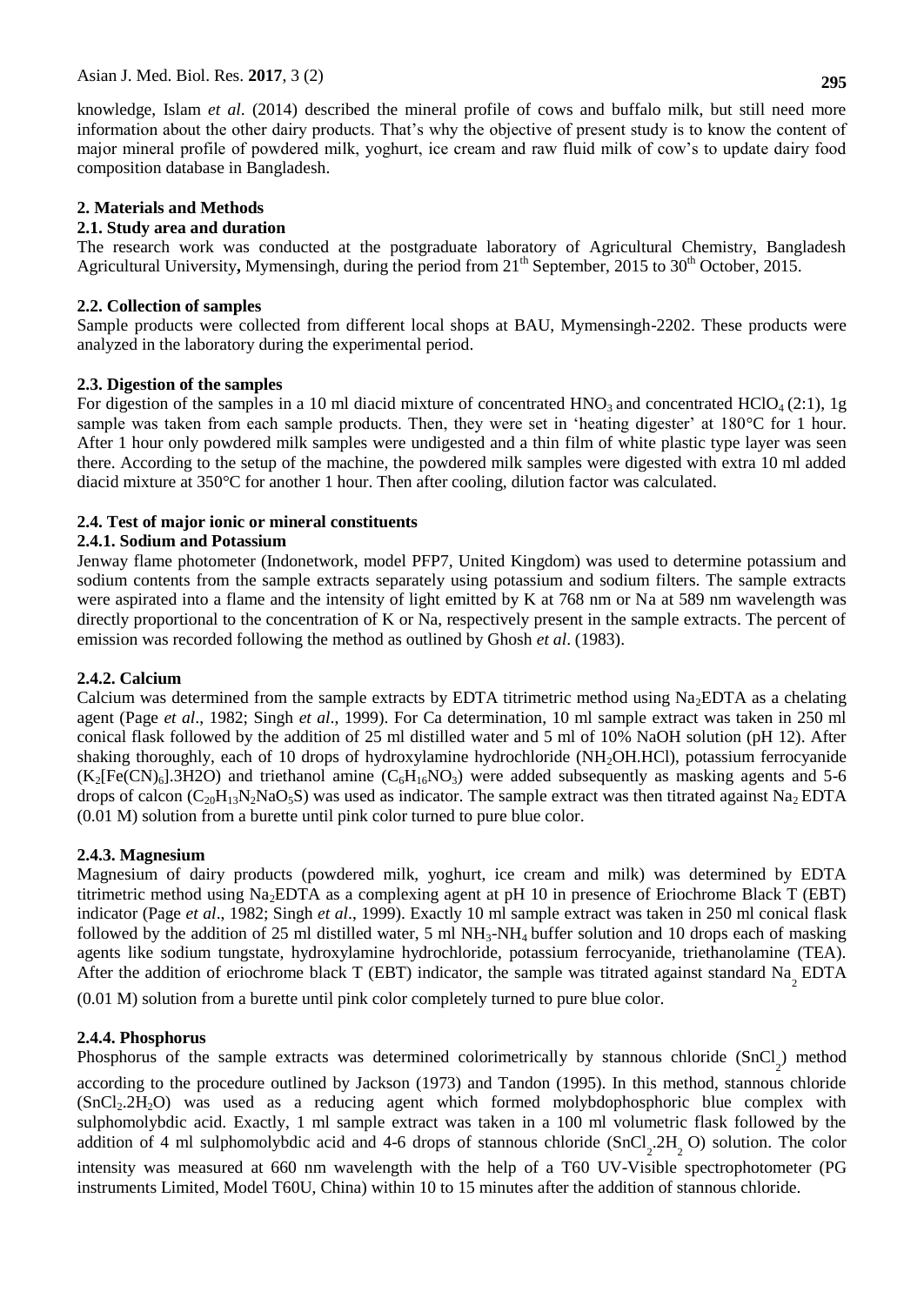## **2.5. Statistical analysis**

Data were analyzed statistically by one way analysis of variance (ANOVA). ANOVA (with 'p' values) was done by using statistical analytical software Stata 12. Moreover, ANOVA was coupled with Tukey's test that gives mean separation in case of significant difference among the samples.

#### **3. Results and Discussion**

Results showed that, major mineral contents of powdered milk, yoghurt, ice cream and raw milk varied significantly from product to product ( $p<0.05$ ) which is shown in Table 1. Powdered milk contained the highest Na (3138.19±37.91 ppm), K (9394.47±49.53 ppm), Ca (7615.2±400.8 ppm), Mg (891.18±140.32 ppm) and P  $(11332.36\pm141.20\,\text{ppm})$ , whereas, the lowest Na  $(93.09\pm24.82\,\text{ppm})$ , K  $(463.39\pm37.83\,\text{ppm})$  and Ca  $(1362.72 \pm 212.08)$  were found in raw milk and the lowest Mg  $(267.35 \pm 42.09$ ppm) and P  $(1673.99 \pm 59.17$  ppm) were found in ice cream.

In this study, mineral contents found in powdered milk for Na (3138.19±37.91), K(9394.47±49.53),  $Ca(7615.2\pm400.8)$ , Mg (891.18 $\pm$ 140.32) and P (11332.36 $\pm$ 141.20); whereas, E.O. Akpanyung (2006) found mineral contents for powdered milk (in mg/100g) for Na  $(7.54\pm0.12)$ , K  $(1710\pm32)$ , Ca  $(1110\pm2.00)$ , Mg  $(110\pm0.08)$ ,P (690 $\pm$ 3.20), respectively. If units of measurements are alike, even after that, there are huge differences in results.

## **Table 1. Major mineral contents (ppm)<sup>1</sup>of milk and dairy products tested for different brands available in Bangladesh.**

| Name of the     | <b>Na</b>           | K                    | Ca                   | $Mg$ (Mean $\pm SD$ ) | P                     |
|-----------------|---------------------|----------------------|----------------------|-----------------------|-----------------------|
| product         | $(Mean \pm SD)$     | $(Mean \pm SD)$      | $(Mean \pm SD)$      |                       | $(Mean \pm SD)$       |
| Powdered        | 3138.19a            | 9394.47 <sup>a</sup> | 7615.2 <sup>a</sup>  | 891.18 <sup>a</sup>   | 11332.36 <sup>a</sup> |
| milk            | ± 37.91             | $±$ 49.53            | $±$ 400.8            | $\pm$ 140.32          | $\pm$ 141.20          |
| Yoghurt         | 928.84 <sup>b</sup> | 1759.31 <sup>b</sup> | 2177.68 <sup>b</sup> | 648.13ab              | 2747.68 <sup>b</sup>  |
|                 | $±$ 14.33           | ± 37.83              | $±$ 205.67           | $±$ 280.65            | ± 94.13               |
| Ice cream       | 581.30 <sup>c</sup> | $1280.56^{\circ}$    | $1803.6$ bc          | $267.35^{b}$          | $1673.99^{\circ}$     |
|                 | ± 37.92             | $±$ 14.30            | $±$ 200.4            | $±$ 42.09             | ± 59.17               |
| <b>Raw milk</b> | 93.09 <sup>d</sup>  | 463.39 <sup>d</sup>  | $1362.72^{\circ}$    | $502.30^{ab}$         | $1869.204^{\circ}$    |
|                 | ± 24.82             | ± 37.83              | $\pm$ 212.08         | ± 28.06               | ± 80.64               |
| LS              | **                  | $***$                | $**$                 | $**$                  | **                    |

ppm, parts per million; <sup>1</sup>Values represent the mean of triplicate determinations  $\pm$  SD for each sample; LS, Level of significance; \*\*, significant at at  $1\%$ ; a,b,c,d means with different subscriptions in a same column differs significantly.

Values obtained for yoghurt minerals (in ppm) were Na (928.84±14.33),K (1759.31±37.83), Ca (2177.68±205.67), Mg (648.13±280.65) and P (2747.68±94.13).According to Chibane *et al*. (2011), the natural yoghurt values obtained were (in mg/kg; where, 1mg/kg=1ppm): Na (684.72), K (540.58), Ca (1950.41), Mg (132.16). Chibane *et al*. (2011) did not go through the results for P.

Mineral contents of ice cream minerals were (in ppm): Na (581.30±37.92), K(1280.56±14.30), Ca(1803.6 $\pm$ 200.4), Mg(267.35 $\pm$ 42.09) and P (1673.99 $\pm$ 59.17) which are similar to the values found by a very recently published study by Yangilar (2015). Five major minerals in ice cream for the control group were (in mg/kg; because 1ppm=1mg/kg) Na (537.68±6.37), K (1669.56±21.20), Ca (1844.36±12.72), Mg  $(159.31\pm1.39)$  and P  $(1100.86\pm0.01)$  respective Mineral contents found for raw milk (in ppm) were, Na (93.09±24.82), K (463.39±37.83), Ca (1362.72±212.08), Mg (502.30±28.06), P (1869.204±80.64) where Islam *et al.* (2014) found indigenous cattle milk minerals (g/kg) such as- Na (0.40±0.00), K (1.61±0.00), Mg  $(0.12\pm0.00)$ , Ca  $(1.32\pm0.01)$  and P $(1.08\pm0.00)$  respectively.

Na, K, Ca, Mg and P found in yoghurt and ice cream were of similar results as Chibane *et al*. (2011) and Yangilar (2015). However, results found for minerals of powdered milk and raw milk contradicted with the results of E.O. Akpanyung (2006) and Islam *et al*. (2014).

## **4. Conclusions**

In this study, major minerals of powdered milk, yoghurt, ice cream and raw milk (of cows) were quantified and compared. Essential mineral elements, including sodium, potassium, calcium, magnesium and phosphorus were